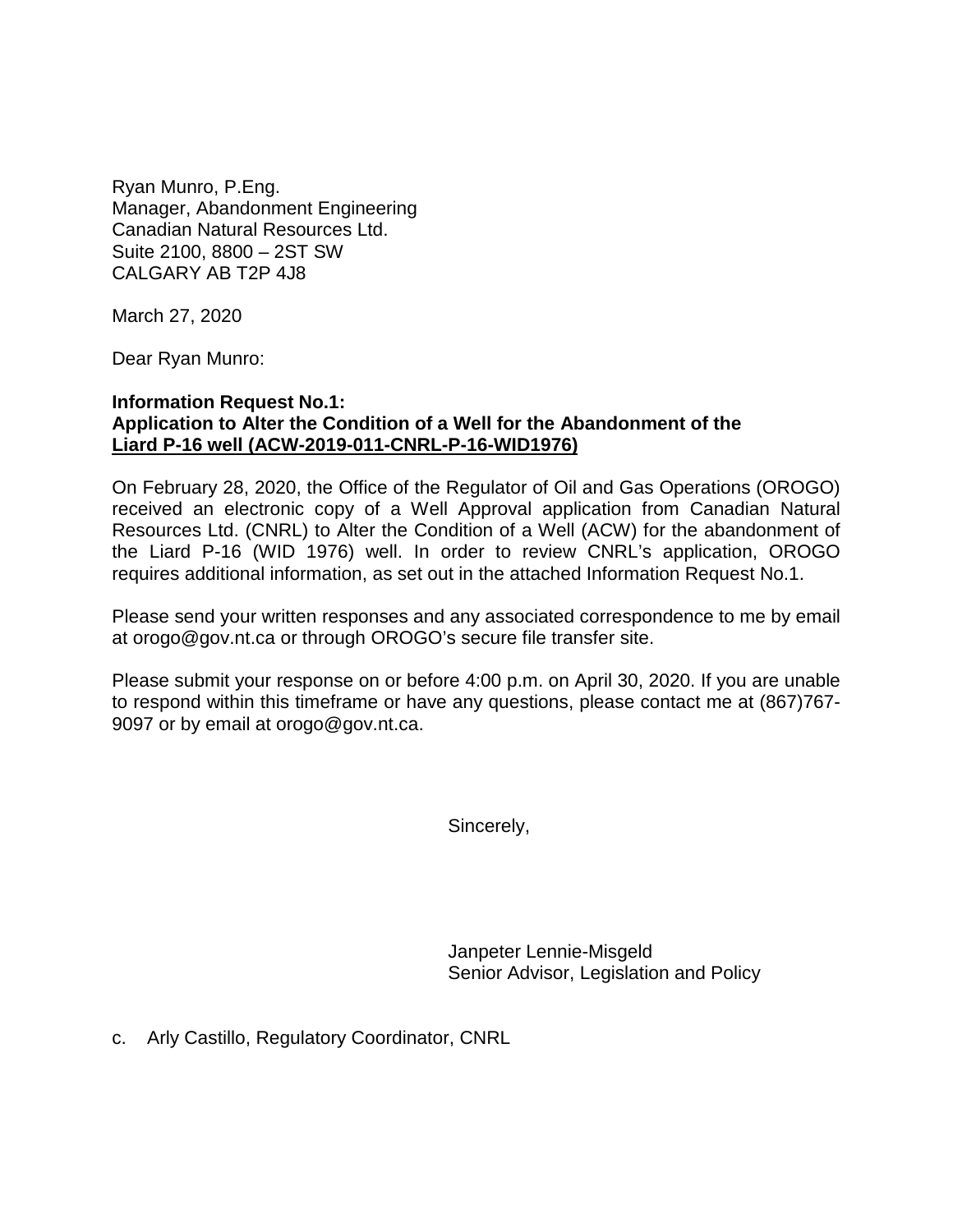## **Canadian Natural Resources Ltd. (CNRL) Application to Alter the Condition of a Well (ACW-2019-011-CNRL-P-16-WID1976) Information Request No. 1**

## **1.1 Detailed Operations Program**

**Preamble:** Step 17 states "…*Pressure test pumping surface lines to the max well head working pressure (be sure not to exceed the MAWP of the lowest rated inline component)".* All inline components should NOT be rated less than any proposed pressure test. Pressure testing is typically conducted to the well head pressure rating or formation pressure, whichever is the lesser.

> Step 25 states "*Unseat hanger and release ON/OFF overshot from double grip packer. Monitor well response. Kill well as required."* This process step does not provide sufficient detailed procedural steps to determine how CNRL proposes to kill the well.

> Step 26 states *"Confirm with Abandonment Superintendent if a scraper run is required based on well conditions."* This process step does not provide sufficient detail to determine how CNRL would ensure that the internal surface of the casing is free of debris and/or scaling if a scraper run is NOT completed before installing the bridge plug.

> Step 34 states *"…Cap bridge plug with minimum 30 vertical metres (620 litres) of cement circulated into place with fresh water*". This process step does not provide sufficient detail to determine the method(s) to be used for the preparation, introduction and circulation of the cement when placing the required 30 metres of circulated cement.

- **Request:** Please submit an updated abandonment program that provides sufficient detail to determine how CNRL proposes to:
	- 1) Safely conduct pressure testing of pumping surface lines as stated in Step 17;
	- 2) Kill the well as stated in Step 25;
	- 3) Ensure that the internal surface of the casing is free of debris and/or scaling if a scraper run is NOT completed before installing the bridge plug as stated